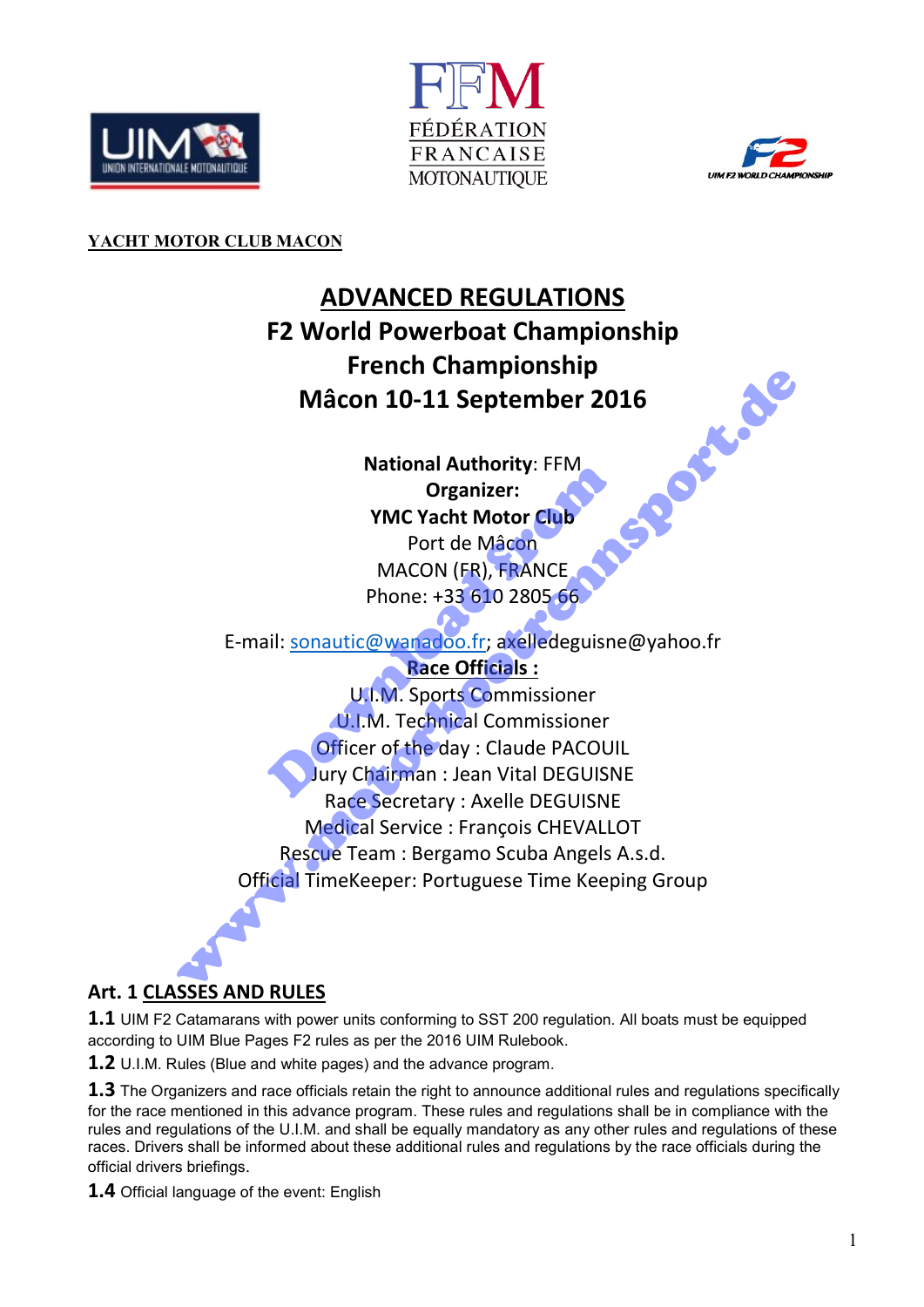





#### Art. 2 DATE AND PLACE

2.1 9-10-11 September 2016

2.2 France, Mâcon

#### Art. 3 PARTECIPATION IN THE U.I.M. F2 ROUNDS

3.1 Drivers will be admitted to the races only after providing the following (original documents must be presented and copies handed over to race secretary)<br>
3.2 Measurement certificate, log book, National License<br>
3.3 Doc presented and copies handed over to race secretary)

3.2 Measurement certificate, log book, National License

3.3 Documents of medical examination, valid immersion test certificate

3.4 U.I.M. F2 Super License

#### Art. 4 APPLICATION

4.1 Application shall be fully completed and approved by respective National Authority

4.2 Entries must be sent before September 1st, 2016 to be local Organizer: e-mail: sonautic@wanadoo.fr + axelledeguisne@yahoo.fr it. All application will be confirmed by an e-mail reply from the organizers. If a driver has not received such confirmation, he/she is responsible to contact the organizers the application. Sometive National<br>
Ully completed and approved by respective National<br>
before September 1st, 2016 to be local Organizer: e<br>
it. All application will be confirmed by an e-mail reply<br>
firmation, he/she is responsible to con will be admitted to the races only after providing the following (original documents must be<br>
id copies handed over to race secretary)<br>
terment certificate, log book, National License<br>
enter the findical examination, valid

You have 5 lunch reserved by team for Saturday and Sunday, it's 15€ per person.

5 lunch are mandatory for all team, if you need more you have to contact us 2 weeks before the event because we need to reserve.

#### Art. 5 INSURANCE

**5.1** Civil liability, according to the law the organizers signed an insurance covering the consequences of their civil liability : contract AXA IARD N 2993731904.

In case a team would be a holder of a personal insurance), covering all the team, he will have to present his name specific certificate, from his registration, and justify that the amount of the civil liability is upper at least or equal to 8 000.000  $\epsilon$  ( Federal RC).

If teams is not covered, they will have to pay  $90 \in \mathfrak{t}$  be to protect by the French federation.

#### Art 6 RACE COURSE FOR THE GRAND PRIX'S OF FRANCE

See attached drawing of the racecourse. Number of Buoys: 5

#### Art. 7 MINIMUM AGE OF COMPETITORS

The minimum age for all driver racing international races is 16 years (UIM 203.041)

#### Art. 8 DRIVER'S MEETINGS

8.1 Mandatory drivers' meetings will be held at 9.30 of September 10 and 11, according to the provisional time schedule attached to this Advanced Program.

8.2 Place and time, if changed, for drivers' meetings will be announced during driver registration.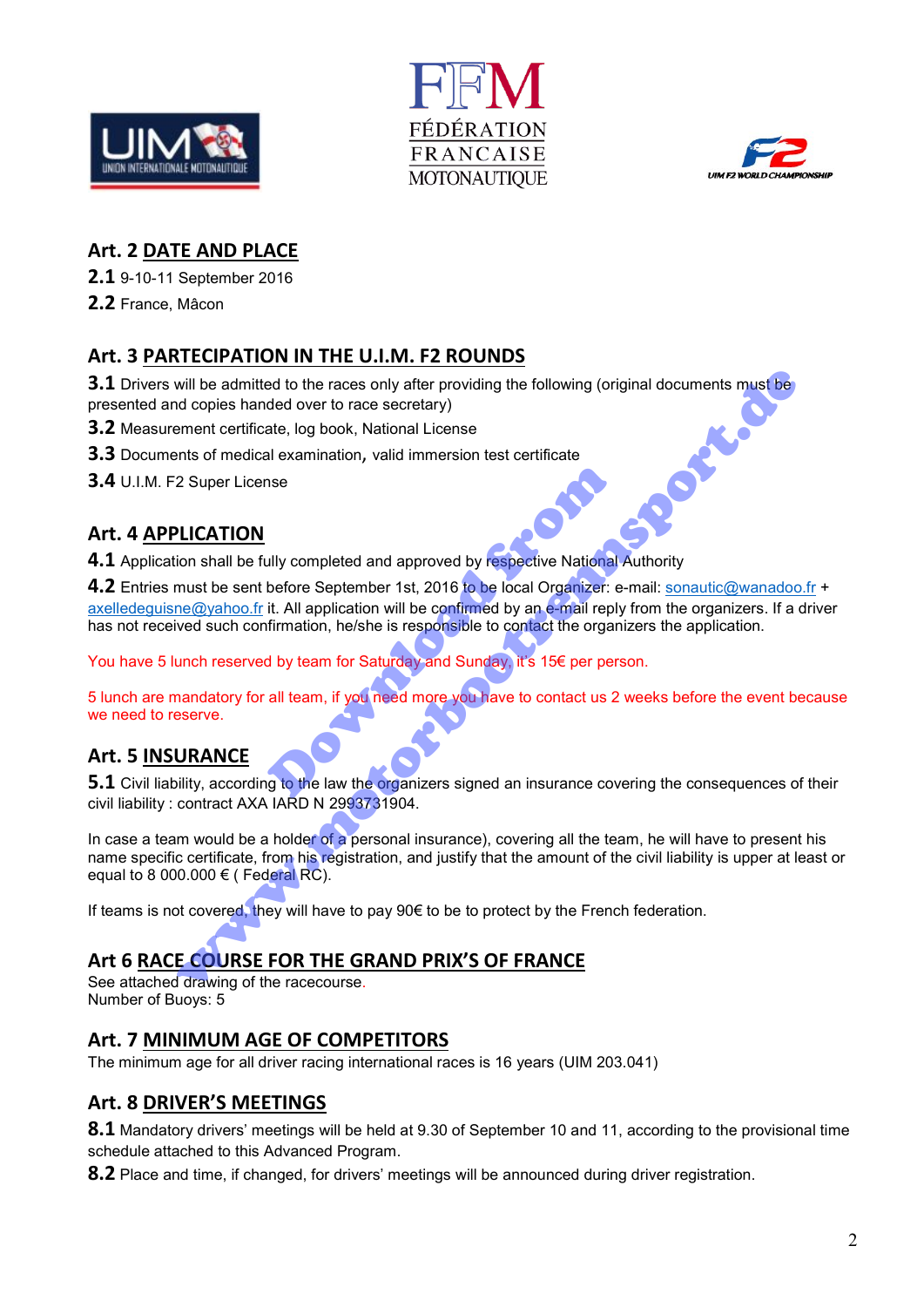





8.3 Drivers' meeting shall be chaired by the OOD and the U.I.M. Commissioner and the Official language of the meetings shall be English.

8.4 Drivers absent the drivers' meeting shall be excluded from participating in the events of that day and shall receive a penalty of 200 EUR. 2016 UIM RULE BOOK - F2 WORLD AND CONTINENTAL CHAMPIONSHIP rule 12.2 page no. 364

8.5 Driver's meeting is mandatory for all radioman. Failure of this rule means Euro 200,00= of penalty (2016 UIM RULE BOOK - F2 WORLD AND CONTINENTAL CHAMPIONSHIP - rule 12.6 page no. 364).

## Art. 9 PIT AREA

**9.1** PIT area shall be closed, secured and restricted territory available to the technical staff of the teams, drivers and their equipment only. All technical preparation of the boats and their launch into the water shall be informed at the PIT area. **AREA**<br>
a shall be closed, secured and restricted territory available to the technical staff of the team<br>
heir equipment only. All technical preparation of the boats and their launch into the water sh<br>
ene PIT area.<br>
In fi

**9.2** Any open fire or smoking shall be strictly prohibited in the PIT area.

9.3 Every boat in the PIT area shall have a fire extinguisher located in close vicinity of the boat.

9.4 PIT area will be guarded from 9 September until 11 September include.

9.5 PIT area will be closed during night hours 22.00 to 7.00 and nobody without a permission of race officials shall be allowed there.

9.7 PIT area Passes and Pontoon Passes shall be provided by the organizers at the time of arrival of teams. Each team is responsible for indicating number of necessary PIT area passes at the time of application.

**9.8** All team staff and drivers must wear appropriate team clothing and closed to shoes at the PIT area at all times.

9.9 Any further rules and requirements relating to the PIT area and its use shall be provided to the teams at registration and/or drivers' meetings and posted on designated board in PIT area.

9.10 Any violation in the PIT area shall be subject to a fine. Teams shall be informed about the applicable fines at the time of registration and posted on designated board in the pit area. Pits Officer shall bear sole responsibility for ensuring compliance with rules in the PIT area. king shall be strictly prohibited in the PIT area,<br>area shall have a fire extinguisher located in close v<br>ded from 9 September until 11 September<br>d during night hours 22.00 to 7.00 and nobody with<br>Pontoon Passes shall be p

## Art. 10 LAUNCHING OF THE BOATS INTO THE WATER

**10.1** Launch of the boats into the water shall be performed with cranes in specially marked places only.

10.2 Two cranes will be available to launch the boats on September 10 and 11 / 9:00 AM onwards.

10.3 Instructions of crane operators must be observed at all times during the launch of the boat into the water. Equipment must comply with the U.I.M. rules (rule 205.12).

## Art. 11 FUEL

**11.1** No fuel will be delivered by the committee of race, all teams has to come with her own fuel or a gas station will be indicated by the organizer as the distributor referent of fuel, the address and phone numberof this one will be communicated during the briefing, if you really need to have this information before please contact us.

## Art. 12 PRACTICE

12.1 Practice will be allowed only after the technical inspection of the boat on the course as it will be laid out for the race.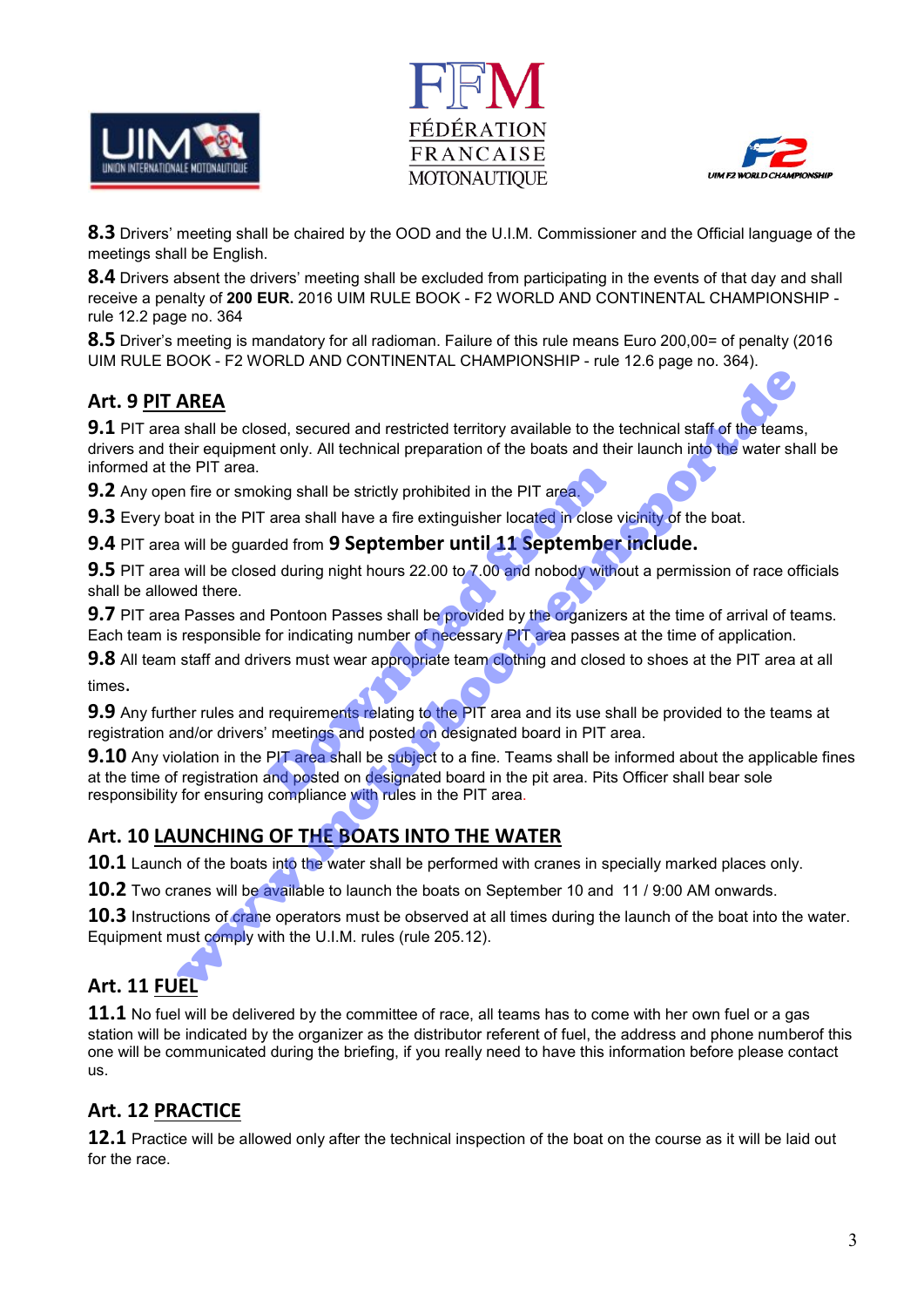





**12.2** Practice will be allowed only during the official practice sessions according to the final time schedule of the event. Course will be closed for practice during any other time and any boat on the course during this time shall be subject to the disqualification from the event.

#### Art. 13 START

**13.1** The start will be dead engine start from a jetty as per UIM Rules white and blue pages.

13.2 The start will be signaled with lights.

**13.3** On the start jetty each driver can be accompanied by not more than 4 mechanics.

13.4 It is the driver's responsibility to place the boat on the start in time. Late starters can only join the field by following the instructions of the Pontoon Marshall.

## Art. 14 FINISH

14.1 After the first driver completes the race distance, each boat driven by the power of its own engine and having completed at last 70% of the laps of the winning boat will be classified as a finisher. The points will be awarded to the first 10 classified drivers on the condition that they have completed at least 70% of the numbers of laps covered by the winner. Boats having done 70% or more laps but do not cross the finishing line after the winner has crossed will be classified after those boats that have done the same number of laps but that also cross the finishing line after the winner. completes the race distance, each boat driven by th<br>
10% of the laps of the winning boat will be classified<br>
10 to the first 10 classified drivers on the condition that<br>
2008 covered by the winner. Boats having done 70% or and will be sylicated with the state that the mechanical state is the properties that we have the state is the properties of the Pontoon Marshall.<br>
WISH<br>
Instructions of the Pontoon Marshall.<br>
WISH<br>
Instructions of the Pon

## Art 15 WIEGHING

**15.1** During the event each boat must be prepared for the weighing procedure which shall be carried out by the technical committee at any requested time. The weighing of the boats cannot be protested

## Art. 16 RESULT AND PROTESTS

16.1 Results will be published on designated board in the PIT area.

16.2 Anv protests must be submitted to the race secretary in English according to the UIM rule 403

**16.3** Protest fee is 80 EUR and it is payable at the time of submission of the protest.

16.4 You can follow results on the F2 powerboating site : http://f2worldchamp.com/results

# Art. 17 INTERNATIONAL JURY

17.1 Participation in the international jury shall be subject to the official mandate from the National Federation. All members of the international jury shall present their credentials to the race secretary before drivers' meeting on September 10, 2016.

## Art. 18 PRIZES

**18.1** First three places of the Grand Prix's will be awarded with cups and prizes.

**18.2** All drivers and teams of each event must attend the Prize giving ceremony after the finish of the final Grand Prix races on September 11, as per the time schedule.

18.3 Everyone must attend the prize giving ceremony in their team's uniform.

#### Art. 19 NOISE AND ENVIRONMENT

19.1 Driver of every boat is responsible that the engine does not exceed noise levels at all times as specified in UIM rule 504.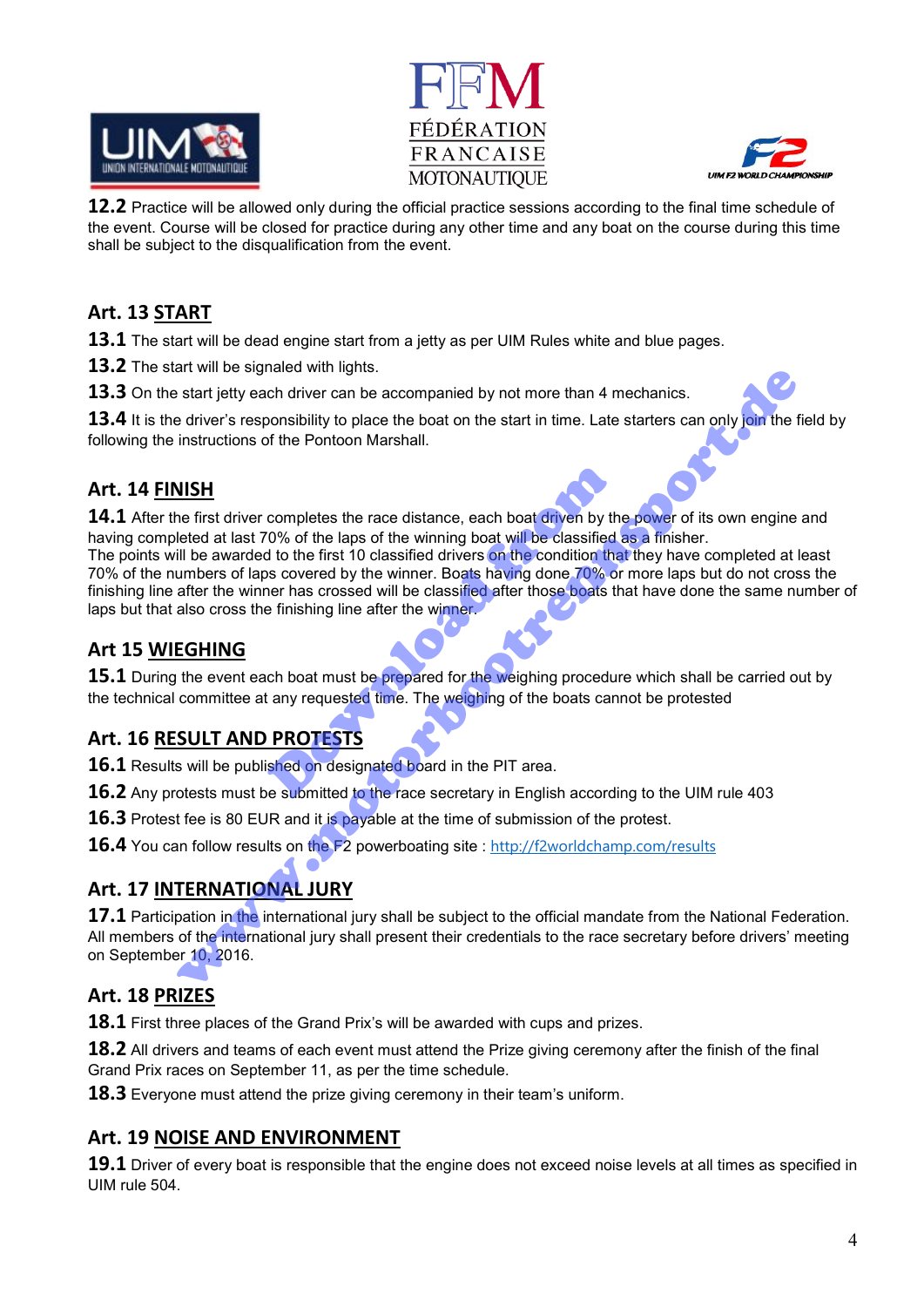





**19.2** Utmost care must be taken to avoid spilling fuel or oil. To ensure this, an absorbent carpet shall be used (UIM rule 703).

19.3 Every member of each team is responsible to take care of the environment around their tents, boats, and equipment.

## Art. 20 ALCOHOL AND DRUGS

**20.1** Drivers and mechanics should follow the rule no. 205.02.02 of the UIM Rule Book concerning alcohol and drugs. Random test may be carried-out at any time during the event.

#### Art. 21 BUOYS

21.1 Any driver damaging or breaking a buoy (including anchor and weight parts) shall be subject to a 200 **EUR** penalty payable immediately to the race secretary. Should the responsible driver fail to pay the penalty fees of buoy infringement then he/she is prohibited from participating the following events of the Time Schedule. Once payments are made, the driver is allowed to rejoin the events of the Time Schedule. Exercise the race secretary. Should the responsib<br>then he/she is prohibited from participating the follow<br>i, the driver is allowed to rejoin the events of the Tim<br>TION<br>accomodation<br>accomodation<br>accomodation<br>accomodation<br>ac

#### Art. 22 ACCOMODATION

Find in attached the list of accomodation

#### Art. 24 ADDITIONAL RULES

24.1 The organizer reserves the right to make any changes and regulations of this competition. All changes will be published in writing and announce during the drivers' briefings.

24.2 Organizer invites the participants to use their national flags and team forms.

24.3 By signing the entry form participant accepts the rules and regulations of this advance program, organizer instructions and UIM rules.

24.4 Organizers in no way shall have any responsibility towards the drivers, mechanics, or other participants of the event for any material damages incurred during or in connection with the event. Boat drivers and other participants acknowledge that they are fully aware of risks associated with participation in the races and shall take part in the races at their own risk. **IOYS**<br>
IVEN diver damaging or breaking a buoy (including anchor and weight parts) shall be subject to a represented by the race secretary. Should the responsible dirrect in o pay the periodic mention and infiningement the

#### Art. 25 IMMERSION TESTING

25.1 As per the UIM rules, all drivers must have a valid Immersion Test Certificate.

#### Art. 26 VISA REQUIREMENTS

26.1 It is the responsibility of each team and driver to obtain visa for the entry in France, if necessary. Please contact your nearest French embassy or consulate to find out whether you need the visa to enter France and requirements to apply for it.

#### Art. 27 IMAGE

27.1 Every participant authorizes the organizers, the partners and the media to use free of charge the images taken on the occasion of his participation in championship on whom he could appear on any supports including the promotional or advertising documents.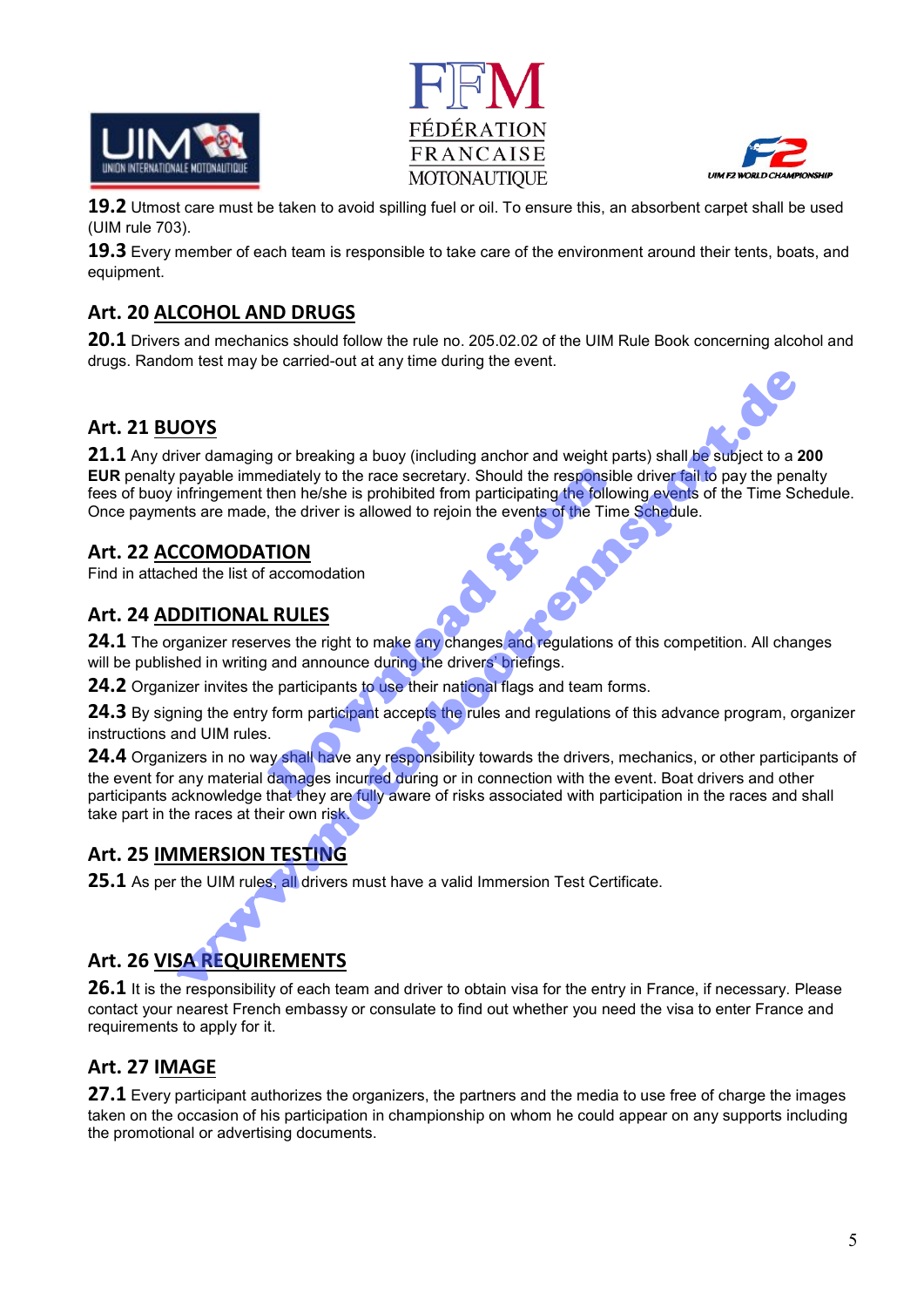





Mâcon, June 11th 2016

 Jean vital DEGUISNE Yacht Motor Club President

# U.I.M. F2 World Powerboat Championship September 10-11 2016 Mâcon, France

| <b>DRIVER</b>                                                                                                                                                                                                                                                                                                                                                                                                                                                                                                                                                       |
|---------------------------------------------------------------------------------------------------------------------------------------------------------------------------------------------------------------------------------------------------------------------------------------------------------------------------------------------------------------------------------------------------------------------------------------------------------------------------------------------------------------------------------------------------------------------|
|                                                                                                                                                                                                                                                                                                                                                                                                                                                                                                                                                                     |
|                                                                                                                                                                                                                                                                                                                                                                                                                                                                                                                                                                     |
|                                                                                                                                                                                                                                                                                                                                                                                                                                                                                                                                                                     |
|                                                                                                                                                                                                                                                                                                                                                                                                                                                                                                                                                                     |
|                                                                                                                                                                                                                                                                                                                                                                                                                                                                                                                                                                     |
|                                                                                                                                                                                                                                                                                                                                                                                                                                                                                                                                                                     |
| <b>BOAT</b>                                                                                                                                                                                                                                                                                                                                                                                                                                                                                                                                                         |
|                                                                                                                                                                                                                                                                                                                                                                                                                                                                                                                                                                     |
| I hereby confirm that the information contained herein is correct. I will conform to the rules and<br>regulations of the U.I.M., National Authority and Local Organizer. I assure that all members of my teams,<br>its sponsors, and other such acquainted persons will be governed by the same rules as previously<br>expressed. By signing this Entry Form, the driver confirms that participation in the above mentioned<br>events for him/her and any other person connected or being the member of his/her team is under their<br>own risk and responsibility. |
|                                                                                                                                                                                                                                                                                                                                                                                                                                                                                                                                                                     |

APPROVED BY THE DRIVER'S NATIONAL AUTHORITY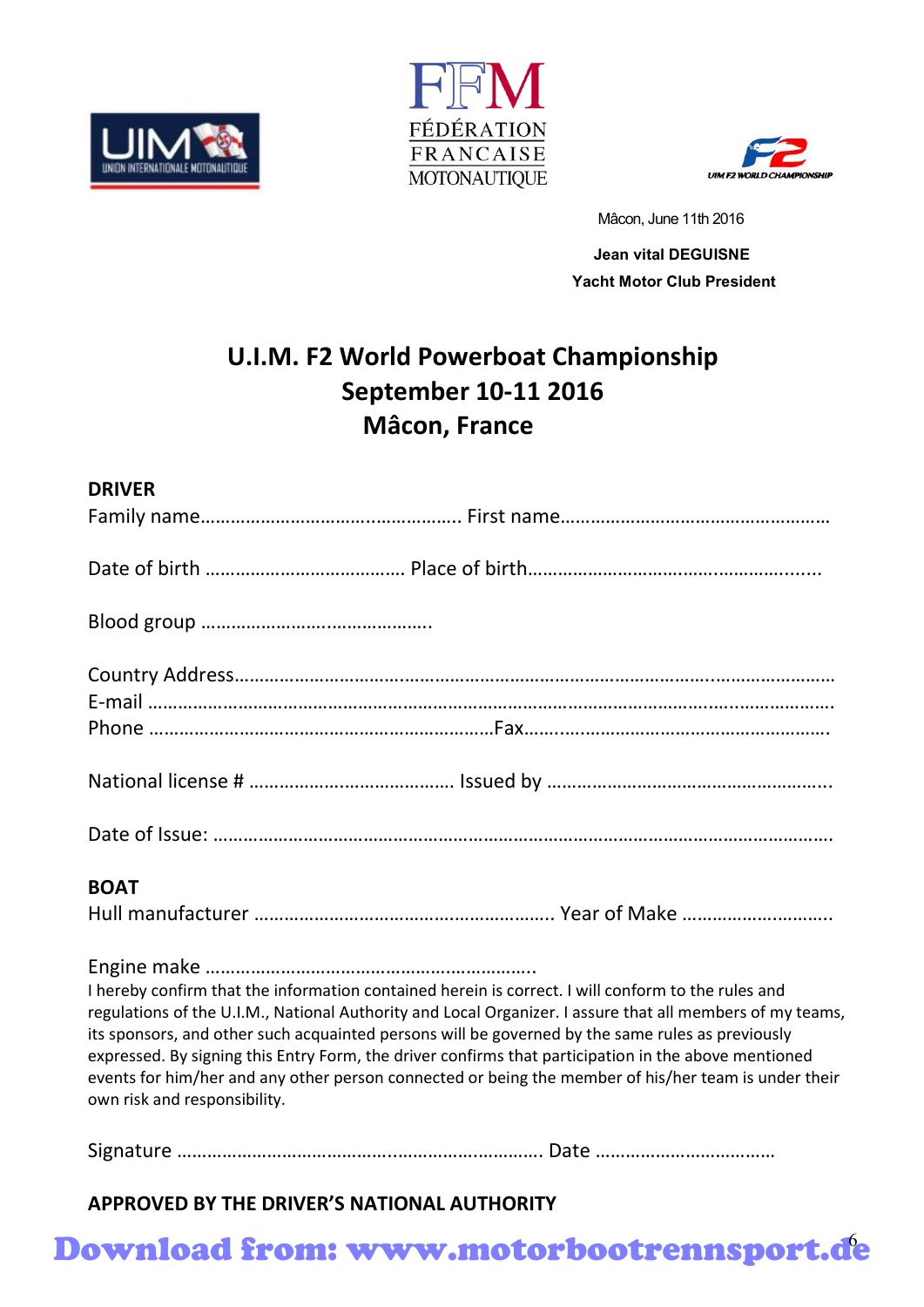





| <b>National Authority Stamp</b> |  |
|---------------------------------|--|

| $\begin{minipage}{.4\linewidth} \textbf{Driver} \end{minipage} \begin{minipage}{.4\linewidth} \textbf{Driver} \end{minipage} \begin{minipage}{.4\linewidth} \textbf{Driver} \end{minipage} \begin{minipage}{.4\linewidth} \textbf{Driver} \end{minipage} \begin{minipage}{.4\linewidth} \textbf{Driver} \end{minipage} \begin{minipage}{.4\linewidth} \textbf{Driver} \end{minipage} \begin{minipage}{.4\linewidth} \textbf{Driver} \end{minipage} \begin{minipage}{.4\linewidth} \textbf{Driver} \end{minipage} \begin{minipage}{.4\linewidth}$ |
|--------------------------------------------------------------------------------------------------------------------------------------------------------------------------------------------------------------------------------------------------------------------------------------------------------------------------------------------------------------------------------------------------------------------------------------------------------------------------------------------------------------------------------------------------|
|                                                                                                                                                                                                                                                                                                                                                                                                                                                                                                                                                  |

Park limited to 2 tents by boat and 1 vehicle because we are in the center of the town.

#### TRUCK - TRAILER

#### TENT

5 Lunch are mandatory by boat for Saturday and Sunday (15€ per person) If you need more :

Number of Lunch additional : ………………………………………

It's forbiden to sleep on the park

Means of transport of Boats will be located in the assigned space. Each Team will have right at one only assigned space.

Date ……………….…….. Driver Signature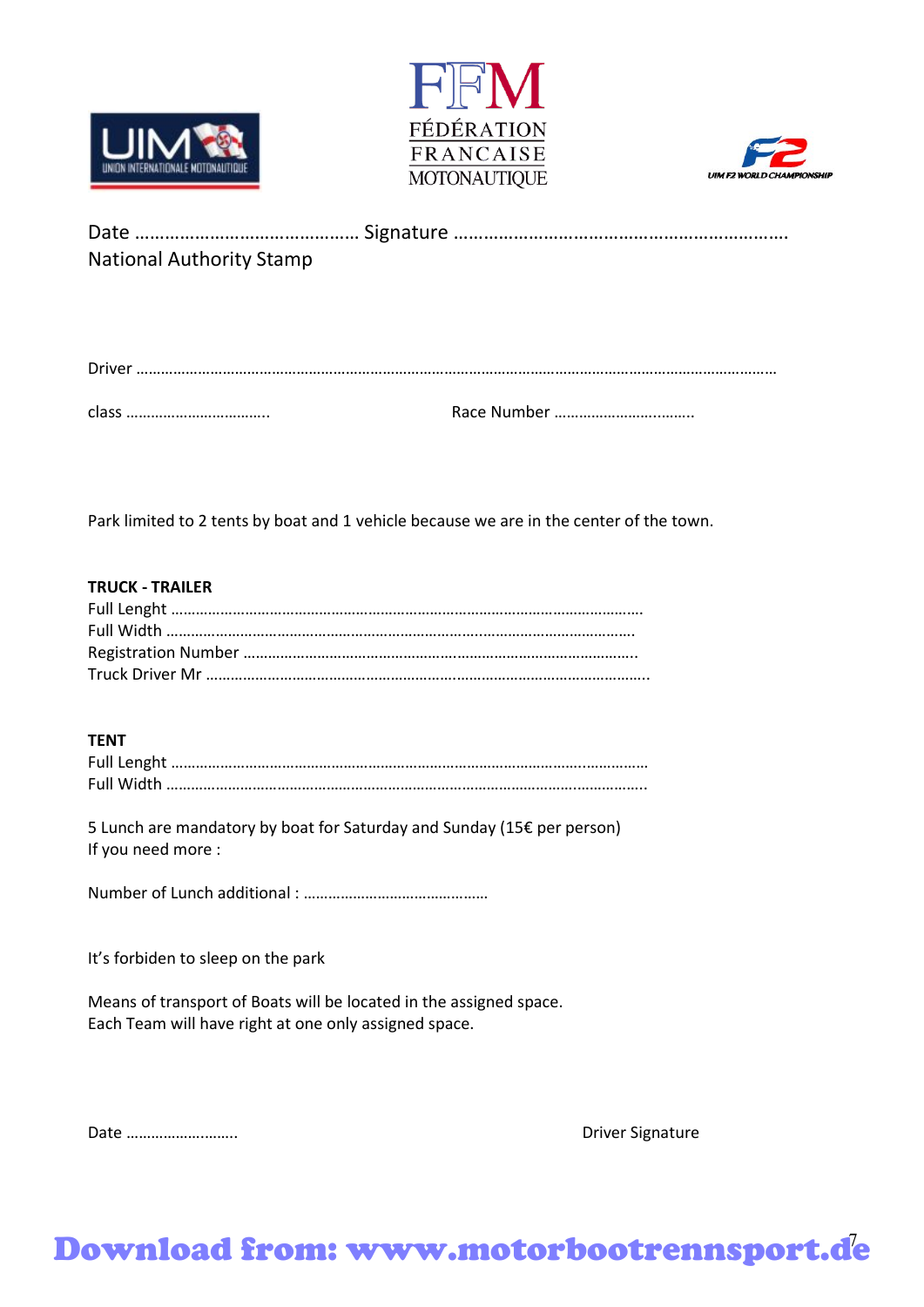





Please return to: Sonautic@wanadoo.fr; axelledeguisne@yahoo.fr

# MACON 10-11/9/2016 F.2 WORLD CHAMPIONSHIP

Please be informed that due to the new financial provisions in France we can't anymore pay cash anything. the prize money and travel money relevant to F.2 could be paid only through bank

transfer of the relevant driver the Tuesday or Wednesday after the race. Please write clearly (in block letters) your bank details, filling this form.

| <b>SURNAME</b>        |  |  |
|-----------------------|--|--|
| NAME                  |  |  |
| <b>BANK</b>           |  |  |
| <b>ACCOUNT HOLDER</b> |  |  |
| <b>IRAN</b>           |  |  |

SWIFT  $\blacksquare$ 

If you don't have the above details with you, please send them by e-mail to the following address axelledeguisne@yahoo.fr Thank you very much for your understanding.